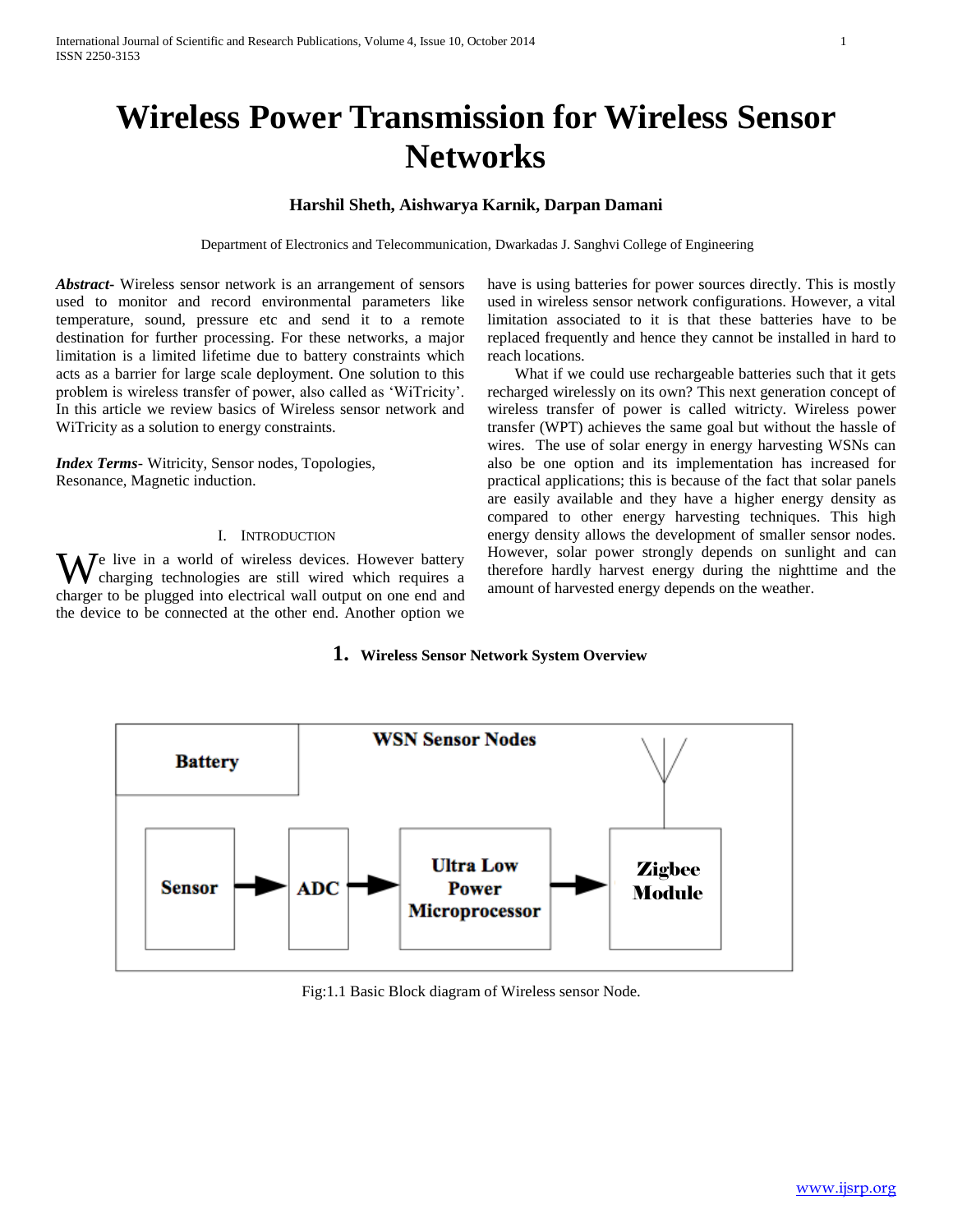A WSN can be generally described as a network of nodes that cooperatively sense changes in environmental parameters and may control the environment, enabling interaction between persons or computers and the surrounding environment. The obvious advantage of wireless transmission is a significant reduction and simplification in wiring and harness. Many communication technologies, such asIrDA, Bluetooth and ZigBee, GSM/GPRS (General Packet Radio Serviceetc., have been developed for different situations. Nowadays, a kind of real time systems in which multiple sensors connected simultaneously to one gateway unit become necessary, and they are transformed into wireless sensor networks (WSNs). The data is forwarded, possibly via multiple hops, to a Sink (sometimes denoted as *controller* or *monitor*) that can use it locally or is connected to other networks (e.g., the Internet) through a *gateway*. The nodes can be stationary or moving. They can be aware of their location and can also be homogeneous.

 As shown in fig 1.1, system architecture consists of multiple sensors and zigbee module on sender side and receiving zigbee module serially connected to microcontroller through which it drives output devices. [2]

 We use ZigBee modules based on IEEE 802.15.4/Zigbee Wireless Personal Area Network (WPAN) standard to build low power, low maintenance WSN. Small size, low power, low cost and long battery life are the reason for using Zigbee. Zigbee works with three major devices: 1) Zigbee Coordinator: This is the major part of a Zigbee module there is exactly one coordinator in each network. This device scans the RF signals and thereby selects the one which has minimum traffic. 2) Zigbee Router: It acts as an intermediate device passing the data from other zigbees. 3) Zigbee End Device: It can talk to the parent node but it cannot relay data from other devices. The coordinator is generally programmed with a Personal Area Network Identifier ID (PAN ID). When the device joins the Zigbee network it receives a Network Address which can be used with PAN to communicate. Once this procedure is completed the device starts communicating. Analog to Digital Conversion feature of Zigbee is used to collect analog data from each sensor. The sensors are used for sensing purpose and may vary according to the application this analog data from the sensors is converted into digital data and is given to the microprocessor. The Wireless Sensor Node architecture is further connected to multiple such nodes to hereby form a Wireless Sensor Network.

## II. DIFFERENT TOPOLOGIES

# **Bus Topology:**

 In this topology, there is a node send message to another node on the network sends a broadcast message onto the network that all other nodes see, but only the intended recipient actually accepts and processes the message. Bus topology is easy to install but congestion of traffic and single path communication. However, bus networks work best with a limited number of nodes. If more than a few dozen nodes are added to a network bus, performance problems will likely result.[5]



**Fig.2.1 Bus Topology.**

### **Tree Topology:**

 The network use a central hub called a root node as the main communication router. In the hierarchy, central hub is one level below from the root node. This lower level forms a star network.The tree network can be considered a hybrid of both the Star and Peer to Peer networking topologies as shown in Fig 2.2. In sensor network path may be single hop or multi hop, sensor node for getting data sense the environment and sent them to the sink and sensor forwards them to its parent after receives data messages from its children. It is important to find an optimal shortest path tree with maximum lifetime and shorter delay but slightly high time complexity and but more suitable for distributed implementation. [5]



Fig. 2.2: Tree Topology

## **Star Topology:**

 Star networks are connected to a centralized communication hub (sink) and the nodes cannot communicate directly with each other.

 The entire communication must be routed through the centralized hub. Each node is then a "client" while the central hub is the "server or sink" as shown in Fig. 2.3. But there is disadvantage of single path communication.



Fig. 2.3: Star Topology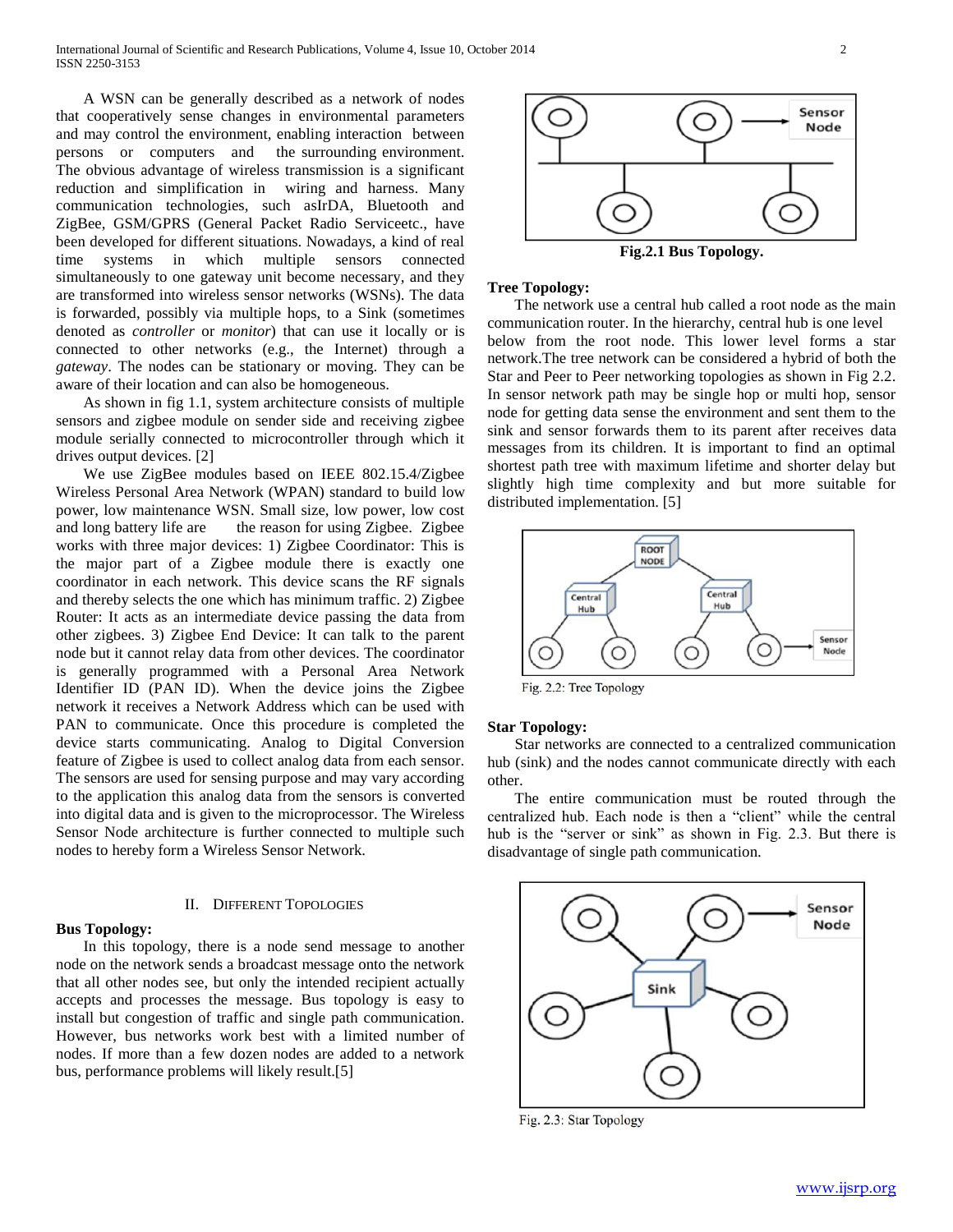## **Ring Topologies:**

 In a ring network, every node has exactly two neighbors for communication purposes. All messages travel through a ring in the same direction (either "clockwise" or "counterclockwise"). A failure in node breaks the loop and can take down the entire network. [5]



Fig. 2.4: Ring Topology

#### **Mesh Topology:**

 Mesh topologies involve message can take any of several paths ) A mesh network in which every node connects to every other is called a full mesh and there is partial mesh networks also exist in which some devices (nodes) connect only indirectly to others from source to destination. [5]



Fig. 2.5: Mesh Topology

# **Circular Topology**

 In this topology, there is a circular sensing area and that the sensing area has a sink (at center). The sensor nodes sense the event of Interest and transmit these data to the sink. The nodes are randomly deployed with uniform density all around the sink as shown in Fig.2.6. Depending on the distance of a node from the sink and the transmission range of the nodes, data have to traverse single or multiple hops before being received by the sink. The circular web topology is easy to establish, easy to maintain, and more efficient [5].



Fig. 2.6: Circular Topology

#### **Grid Topology:**

 The sensor network field dividing into grids is shown in Fig 2.7. The network area is partitioned into non-overlapping square grid with same size. There should be at least one and only one node in working state in each grid at any time.

 In order to extend the network life time, the nodes in a grid should work in turn. Inside each grid, one node is selected as a grid head which is responsible for forwarding routing information and transmitting data packets. Routing is performed in a grid-by- grid manner. Grid-based multi-path routing protocol intended to route packets fast, utilize and extend sensor nodes energy in addition to avoiding and handling network congestion when happens in the network.[5]



Fig. 2.7: Grid Topology

## III. WIRELESS SENSOR NETWORKS

 Wireless sensor networks can more broadly be defined as several nodes which can communicate with one another via wireless links. There by transferring data via multiple hops to a sink which uses it locally or maybe connected to a network via internet to a gateway. These nodes can be static or dynamic. [1]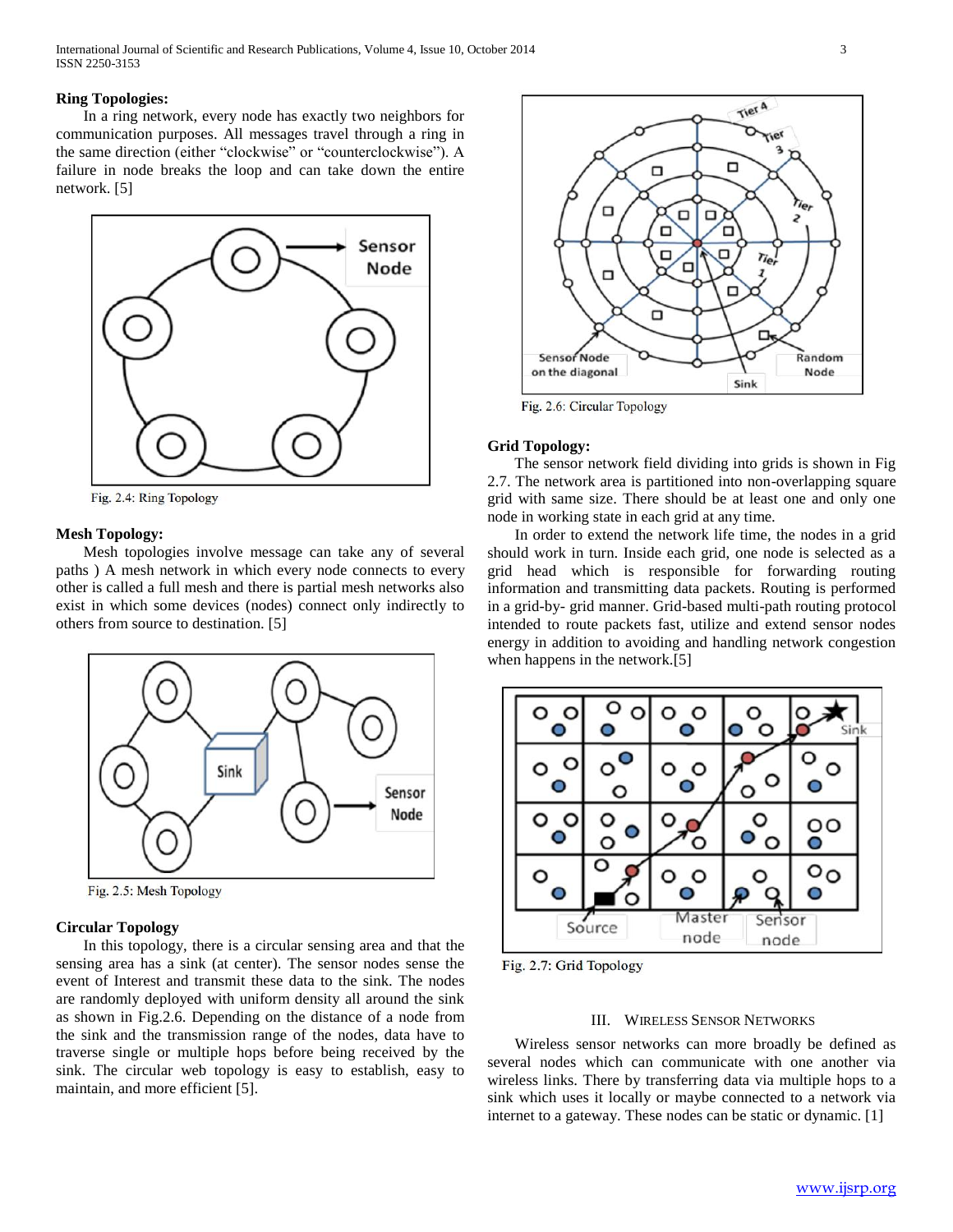

**Fig: 3.1 (a) Single-sink Scenario (b) Multi-sink Scenario.**

 Wireless sensor networks are of two major types depending on the number of sinks they use. Figure 3.1 shows both the networks. The left part single sink wireless sensor network where the major issue lies with the fact that here several nodes causes the amount of data gathered by the sink to increase. Once the capacity of the sink is attained the network size cannot be augmented. The other type of network as shown in the fig 3.1 on its right is a multiple-sink network. In principle, a multiple-sink WSN can be scalable (i.e., the same performance can be achieved even by increasing the number of nodes), while this is clearly not true for a single-sink network. In many cases nodes send the data collected to one of the sinks, selected among many, which forward the data to the gateway, towards the final user. From the protocol viewpoint, this means that a selection can be done, based on a suitable criteria like, minimum delay, maximum throughput, minimum number of hops, etc. Therefore, the presence of multiple sinks ensures better network performance with respect to the single-sink case (assuming that the same number of nodes is deployed over the same area), but the communication protocols must be more complex and should be designed according to suitable criteria. [1]

### IV. WITRICITY

# **What is WiTricity?**

 WiTricity is nothing but wireless electricity. Transmission of electrical energy from one object to another without the use of wires is called as WiTricity. WiTricity ensures that cell phones, laptops, iPods and other power hungry devices get charged on their own, eliminating the need of plugging them in everytime. WiTricity technology *is* transferring electric energy or power over distance without wires with the basics of electricity and magnetism, and work our way up to the WiTricity technology. Even better, because of WiTricity some of the devices won't enquire batteries to operate. No, this concept of wireless electricity is not new. In fact it dates back to the 19th century, when Nikola Tesla used conduction- based systems instead of resonance magnetic fields to transfer wireless power. Further, in 2005, Dave Gerding coined the term WiTricity which is being used by the MIT researchers today. Moreover, we all are aware of the use of electromagnetic radiation (radio waves) which is quite well known for wireless transfer of information. In addition, lasers have also been used to transmit energy without wires. However, radio waves are not feasible for power transmissions because the nature of the radiation is such that it spreads across the place, resulting into a large amount of radiations being wasted. And in the case of lasers, apart from requirement of uninterrupted line of sight (obstacles hinders the transmission process), it is also very dangerous. [3]

## **The Concept**

 WiTricity works on the principle of magnetic induction i.e a loop or coil of conductive material like copper, carrying an alternating current (AC), is a very efficient structure for generating or capturing a magnetic field. If a conductive loop is connected to an AC power source, it will generate an oscillating magnetic field in the vicinity of the loop. A second conducting loop, brought close enough to the first, may "capture" some portion of that oscillating magnetic field, which in turn, generates or induces an electric current in the second coil. The current generated in the second coil may be used to power devices. This type of electrical power transfer from one loop or coil to another is well known and referred to as magnetic induction. Some common examples of devices based on magnetic induction are electric transformers and electric generators [4]. Energy coupling occurs when an energy source has a means of transferring energy to another object. Magnetic coupling occurs when the magnetic field of one object interacts with a second object and induces an electric current in or on that object. In this way, electric energy can be transferred from a power source to a powered device. However, as in case of a transformer, the distance between the coils as well as their alignment plays an important role in deciding the amount of energy transferred and the amount of energy lost to the surrounding. Thus we use resonators to eliminate distance and placements constraints such that maximum power transfer is achieved. Resonators work on the principle of resonant coupling, i.e., by having magnetic resonant coils operate at the same resonance frequency so that they are strongly coupled via non radiative magnetic resonance induction. Under resonant coupling, energy can be transferred efficiently from a source coil to a receiver coil while losing little energy to extraneous off-resonant objects. Compared to inductive coupling, magnetic resonant coupling can achieve higher transfer efficiency while significantly extending the charging distance from a very close range (i.e., distance less than the coil diameter, usually several centimeters) to several times the coil diameter.

## **WiTricity in WSN**